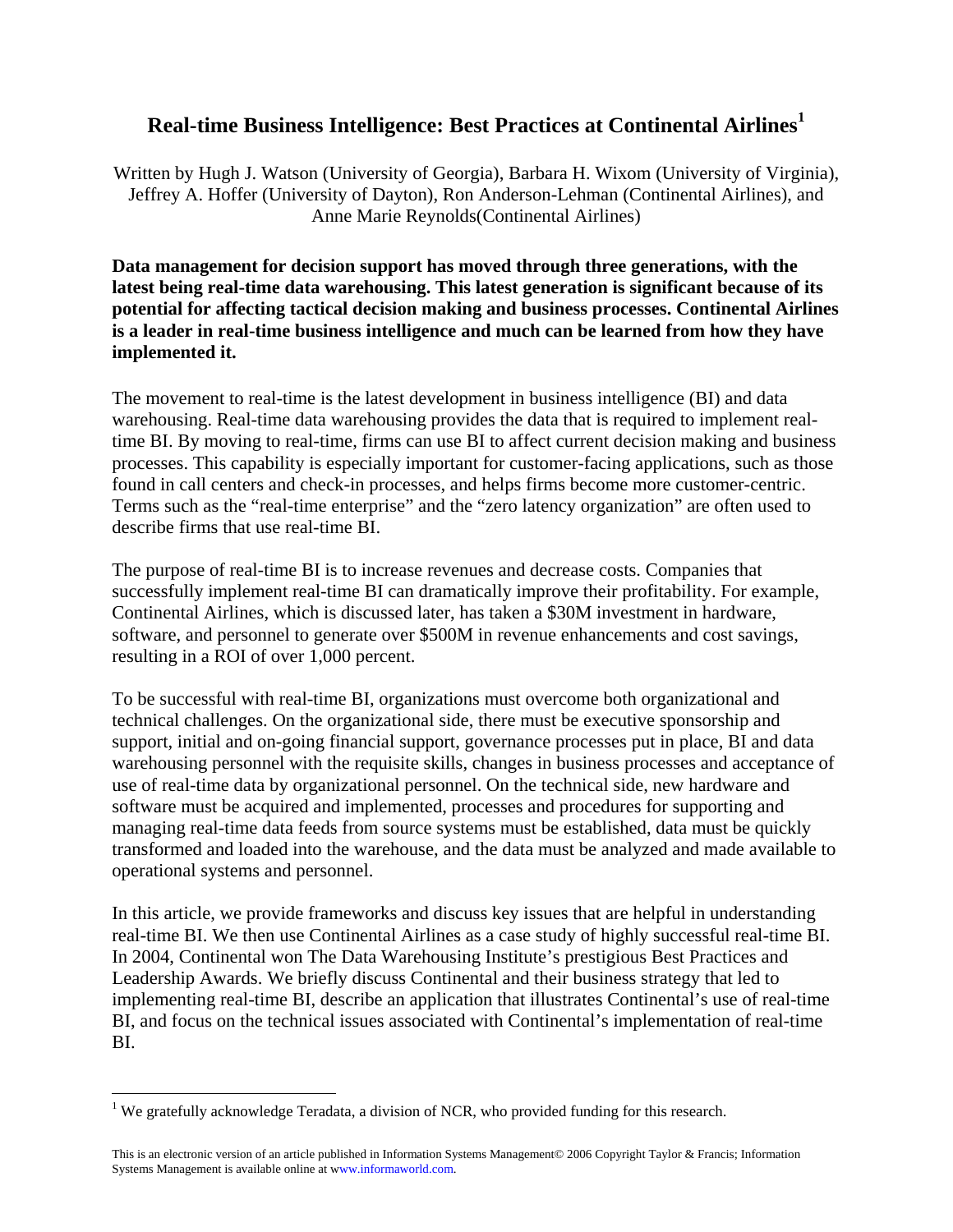## **Putting Real-time BI in Perspective**

Before we explore real-time BI at Continental, it is useful to put real-time BI and data warehousing in context. In particular, real-time data warehousing is the latest of three generations of data management for decision support. It is also useful to sort out what real-time really means as it applies to BI. And finally, we discuss latency, its impact on the value of data, and how it requires both technical and organizational solutions.

### *Three Generations of Data Management in Decision Support*

The use of data for decision support can be conceptualized as moving through three generations. The *first generation* emerged with decision support systems (DSS) in the early 1970s. It was recognized that DSS applications required a repository of data, some of which was sourced from operational systems, but also other data, such as external data. The data was customized for the specific DSS that was developed. This was a very application-centric approach, with the data supporting a single or a few related applications. It did, however, show the critical role of data in decision support. In his seminal work on decision support, Sprague provided the Data-Dialog-Models (DDM) paradigm, which recognizes data as one of the cornerstones of  $DSS<sup>1</sup>$ 

The *second generation* emerged in the late 1980s. Firms in the telecommunications, retailing, and financial services industries built data warehouses to store vast amounts of customer and sales-related data. Companies in these industries remain leaders in terms of the size of their warehouses and how the warehouses are used. Unlike DSS in the first generation, data warehouses tend to be data-centric. While a single or a few applications may be used to help make the business case for the warehouse, the data is modeled to support a variety of applications. The term "single version of the truth" is commonly used to describe the official repository of data that applications are supposed to use.<sup>2</sup>

In 2000, the *third generation* began with the movement to real-time data warehousing. The major reason this development is significant and worthy of being a new generation is the changes in the way that warehouse data is used. Previously, the data was primarily employed to understand what had already happened and to predict what would happen in the future. Its use for influencing real-time decisions and current operations was limited. With real-time data, current decisions and critical business processes, such as customer-facing and supply chain applications, can be significantly enhanced.

## **Real or Right Time?**

For many people, the "real-time" term is synonymous with "instantaneous." This interpretation, however, is incorrect when applied to data warehousing. While some warehouse data may be captured and entered into the warehouse in seconds or minutes, much of it is not. For example, some source systems, such as a legacy COBOL program that is updated once a month, can never be more real-time than when last updated. Some data may be prohibitively expensive or difficult to make real-time. Most importantly, there may not be a business need for real-time data. Data only needs to be as fresh as the business requirements. For these reasons, some people prefer the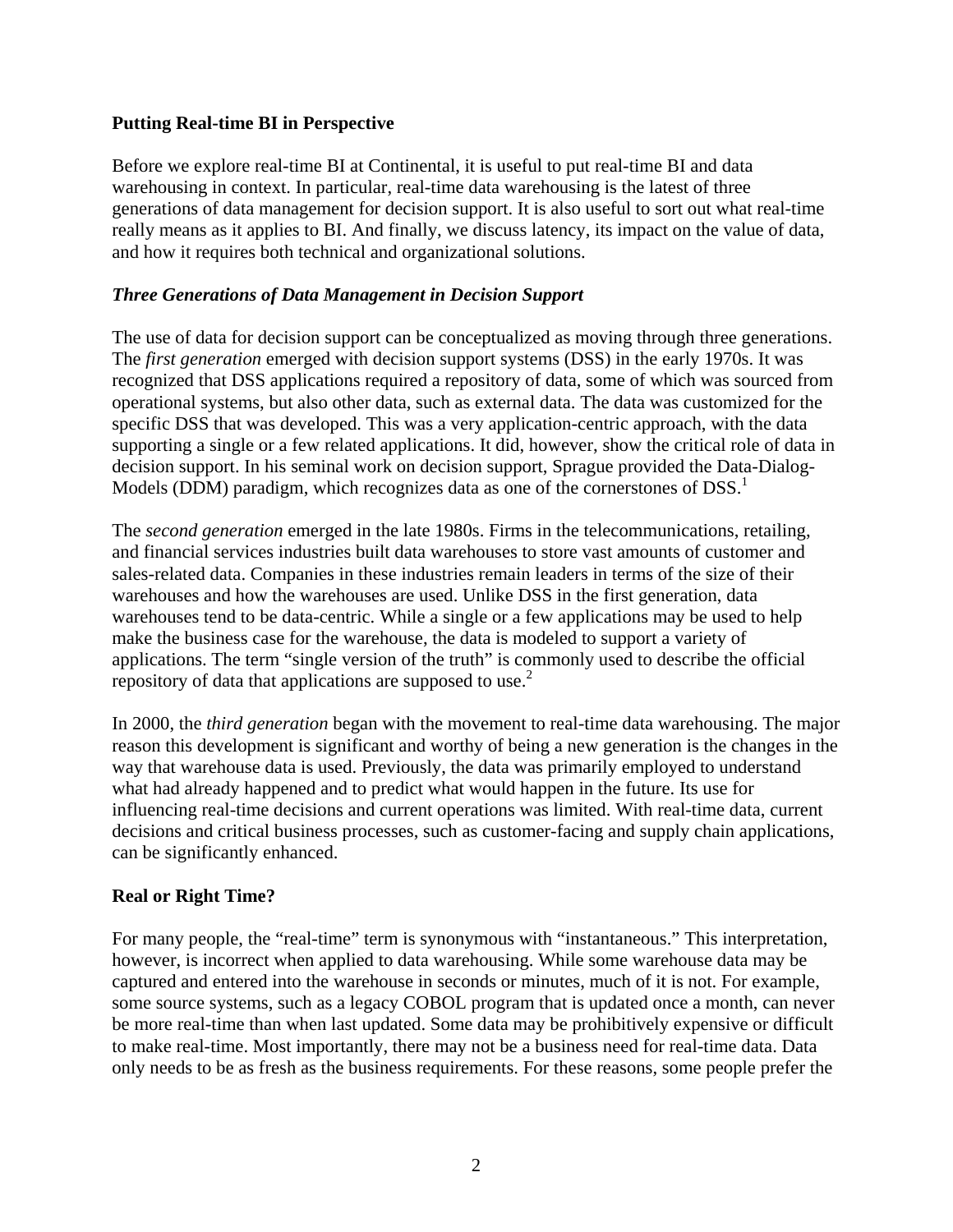"right time" term. $3$  We use them simultaneously and recognize that real-time does not always mean instantaneous.

# **The Latency and Value of Data**

In most cases, the value of data decreases rapidly as it ages. Stating it differently, low latency (i.e., fresh) data has more value than high latency data. This is why the movement to real-time BI is appealing.

Richard Hackathorn provides a useful perspective on latency as applied to data warehousing.<sup>4</sup> He identifies three kinds of latency; see Figure 1. *Data latency* is the length of time between when an event occurs and when the associated data is stored in the data warehouse. *Analysis latency* is the time between when the data is stored and when it is analyzed and made available to applications and users. *Decision latency* is the time from when the information is available until some action is taken on it. These three sources of latency are additive and result in total latency.



**Figure 1: Types of Latency5**

Reducing data and analysis latency depends primarily on technical solutions. Recent developments in real-time data warehousing provide help in this regard. However, reducing decision latency requires changes in business processes and how people use information in performing their jobs. Providing fresher data does not create business value unless it is used in a timely manner. Dealing with decision latency is usually more challenging than data and analysis latency.

# **Continental Airlines**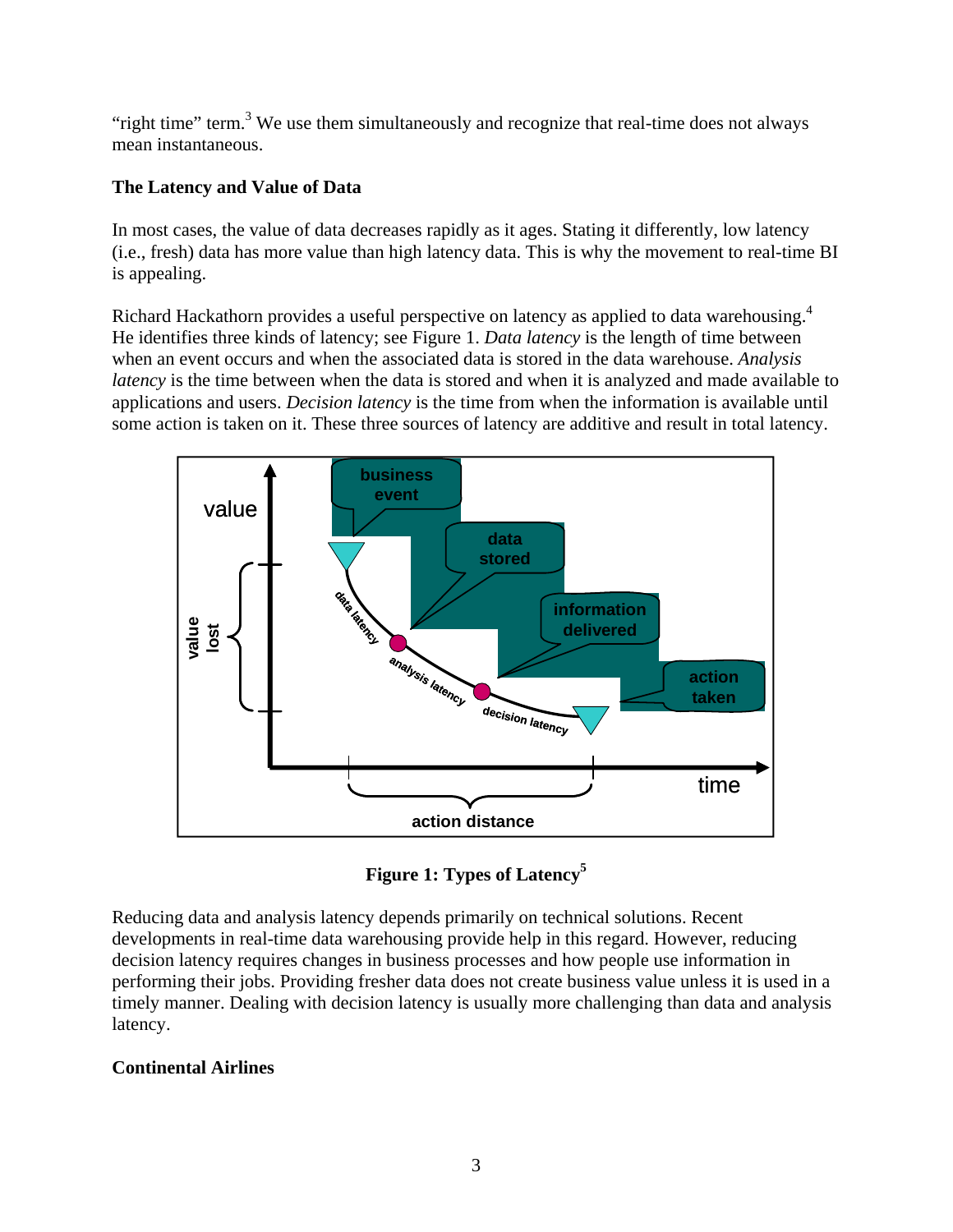Continental Airlines is a leader in real-time BI. It has received numerous awards for its work, including in 2004, The Data Warehousing Institute's Best Practices and Leadership Awards.<sup>6</sup> Continental's experiences with real-time BI illustrate the challenges, solutions, and business value associated with real-time BI.

## *About Continental Airlines*

Continental Airlines was founded in 1934 with a single-engine Lockheed aircraft on dusty runways in the American Southwest. Over the years, Continental has grown and successfully weathered the storms associated with the highly volatile, competitive airline industry. With headquarters in Houston, Texas, Continental is currently the USA's fifth largest airline and the seventh largest in the world. It carries approximately 50 million passengers a year to five continents (North and South America, Europe, Asia, and Australia), with over 2,300 daily departures, to more than 227 destinations. Continental, along with Continental Express and Continental Connection, now serves more destinations than any other airline in the world.

## *Continental's Business Strategy*

Continental was in trouble eleven years ago when Gordon Bethune became  $CEO.<sup>7</sup>$  There were ten major US airlines, and Continental consistently ranked tenth in the Department of Transportation metrics used to monitor the industry's performance: on-time arrivals, baggage handling, customer complaints, and denied boardings because of overbooking. Not surprisingly, with this kind of service, Continental was in financial trouble.

Bethune and Greg Brenneman, who was a Continental consultant at the time, conceived and sold the Board of Directors on the Go Forward Plan. It had four interrelated parts that had to be executed simultaneously.

- *Fly to Win.* Continental needed to better understand what products customers wanted and were willing to pay for.
- *Fund the Future.* It needed to change its costs and cash flow so that the airline could continue to operate.
- *Make Reliability a Reality*. It had to be an airline that got its customers to their destinations safely, on-time, and with their luggage.
- *Working Together.* Continental needed to create a culture where people wanted to come to work.

Under Bethune's leadership, the Go Forward Plan, along with a re-energized workforce, has helped Continental make rapid strides. Within two years, it moved from "worst to first" in many airline performance metrics, including on-time performance, lost baggage claims, and customer satisfaction.

After this success, Gordon Bethune and his management team raised the bar with a new vision. Instead of merely performing best, they wanted Continental to be their customers' favorite airline. The First to Favorite strategy built on Continental's operational success and focused on treating customers extremely well, especially the high-value customers.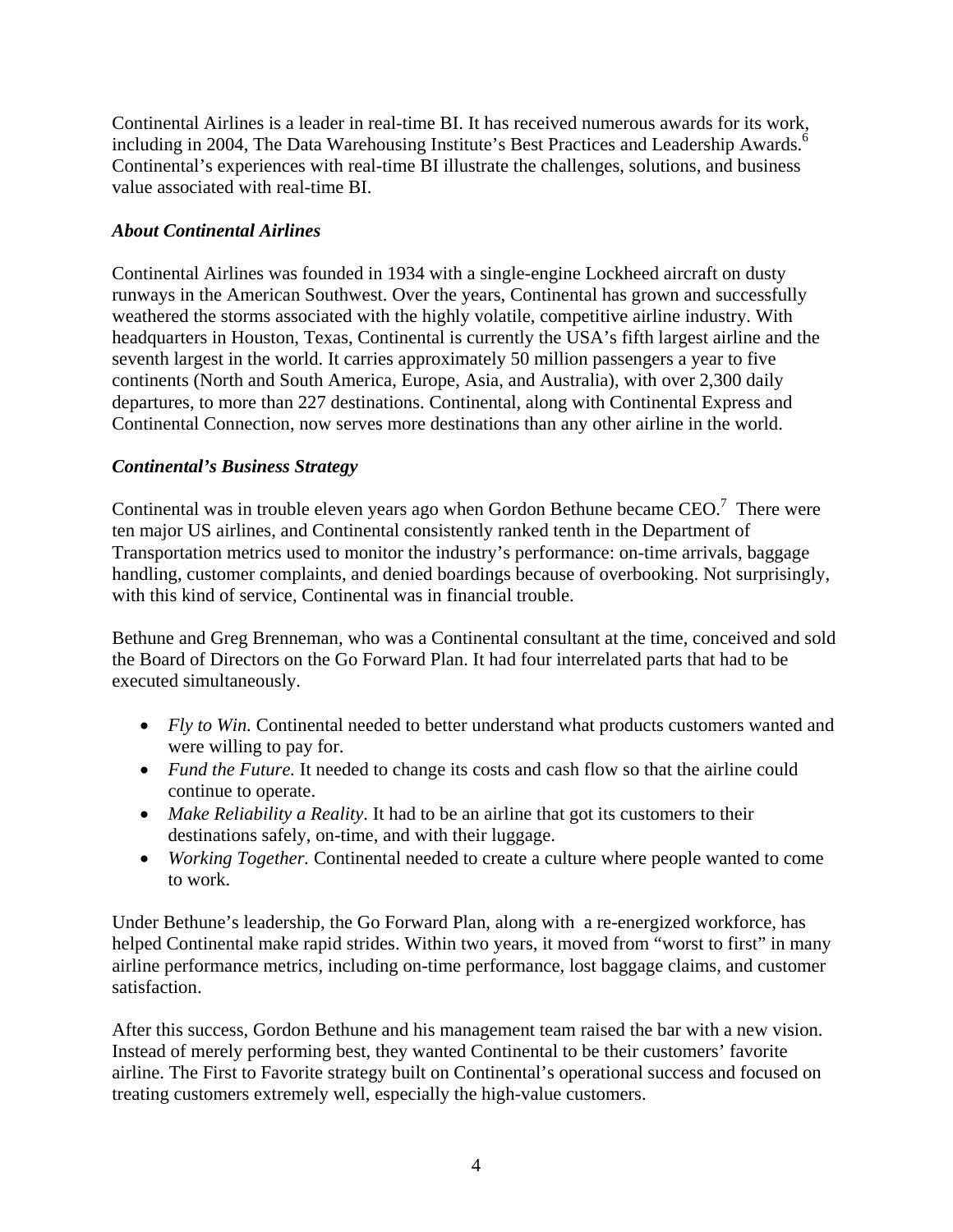## *The Role of Information Technology*

The movement from "worst to first" was only partially supported by information technology. Historically, Continental had outsourced its operational systems to EDS. These included mainframe systems that provided a limited set of scheduled reports and no support for ad hoc queries. The airline lacked the corporate data infrastructure that a broad range of employees could use for quick access to key insights about the business.

In 1998, the decision was made to develop an enterprise data warehouse that all employees could use for quick access to key information about the business and its customers. The CIO at the time, Janet Wejman, recognized that the warehouse was a strategic project and brought the development and the subsequent maintenance and support in-house. She believed that the warehouse was core to Continental's business strategy and should not be outsourced.

The data warehouse provided a variety of early, big "wins" for the business. The initial applications for pricing and revenue management were followed by the integration of customer information, finance, flight information, and security. They created significant financial lift in all areas of the Go Forward Plan.

However, when Continental moved ahead with the First to Favorite strategy, it became increasingly important for the warehouse to provide real-time, actionable information to support tactical decision making and business processes. Fortunately, the warehouse team had anticipated and prepared for the ultimate move to real-time. Real-time meant that the warehouse team had to introduce real-time feeds of data into the warehouse, extract data that the warehouse produced and incorporate them back into legacy systems, and open the warehouse to tactical queries with sub-second response time requirements. In preparation, the team had developed a warehouse architecture that could grow and scale to meet these new real-time and operational needs. While not all applications required real-time data, many did. In 2001, real-time data became available in the warehouse.

## *Real-time BI Applications*

Continental's real-time applications fall into the following categories:

- Revenue management and accounting
- Customer relationship management
- Crew operations and payroll
- Security and fraud
- Flight operations

The objective of revenue management is to maximize revenue given a finite set of resources. An airline seat is a perishable good, and an unfilled seat has no value once a plane takes off. The revenue accounting area seeks to quickly and accurately record the revenues that Continental generates, including estimating the revenues from any flight as soon after "the wheels are up."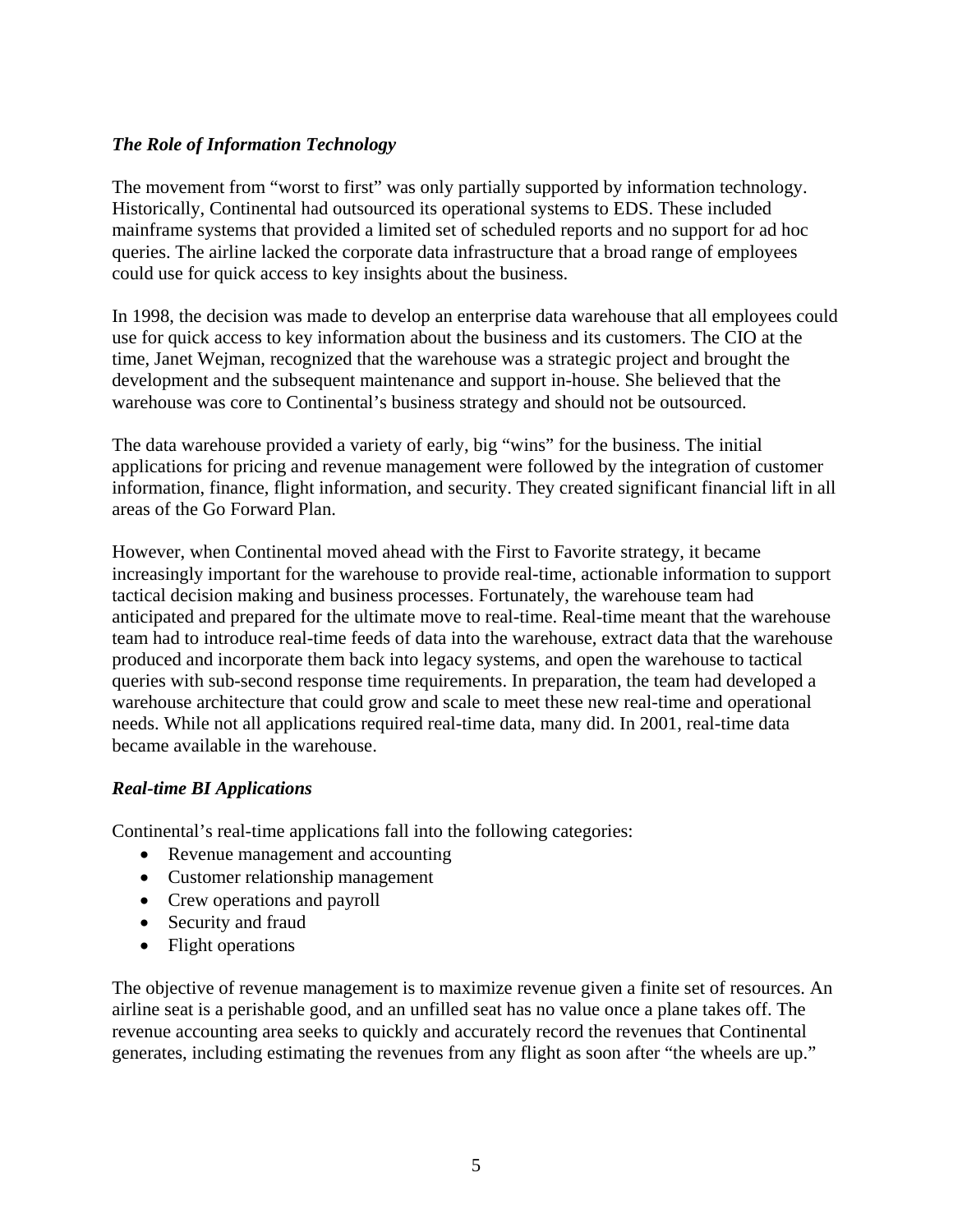The Marketing group employs customer relationship management (CRM) in order to increase revenues, profits, and customer service by knowing customers exceptionally well (e.g., customer value, flying preferences) and giving them great service. Continental's Marketing group uses the warehouse for customer segmentation and target marketing, loyalty/retention management, customer acquisition, channel optimization, and campaign management.

The Crew Operations group is concerned with issues related to pilots and flight attendants. It is involved in crew pay, crew scheduling, crew performance, and crew efficiency. The data warehouse is used in conjunction with all of these activities at varying levels.

Continental uses its warehouse to identify reservations that are not in fare and contract compliance and to profile suspicious booking and ticketing transactions. It is also used to support airline security efforts.

Real-time applications have been developed for flight operations. The objective is to get people to their destinations safely, on-time, efficiently, and with their luggage. This is where customers have either a good or bad flying experience, and Continental works hard to provide consistently excellent service. One of the flight operations applications is the Flight Management Dashboard, and it is described next as an in-depth example of how Continental uses real-time BI.

## *Flight Management Dashboard*

The Flight Management Dashboard is an innovative set of interactive graphical displays developed by the data warehouse group, with input from the operations staff at Continental's hub in Newark, New Jersey. These displays are intended to help the operations staff quickly identify issues in the Continental flight network and then manage flights in ways to improve customer satisfaction and airline profitability.

Some of the dashboard's displays help Operations to better serve Continental's high-value customers. For example, one of the displays is a graphical depiction of a concourse, which is used to assess where Continental's high-value customers are or will be in a particular airport hub; see Figure 2. The display shows gates where these customers have potential gate connection problems so that gate agents, baggage supervisors, and other operations managers can assess where ground transportation assistance and other services are needed so these customers and their luggage avoid missing flights. In Figure 2, it can be seen that Flight 678 is arriving 21 minutes late to Gate C37. Three high-value customers need assistance in making their connections at Gate C24 and will have only 12 minutes to make their flight (see the box at the bottom right-hand side). Five high-value customers need to get to Gate C29 and will have 20 minutes.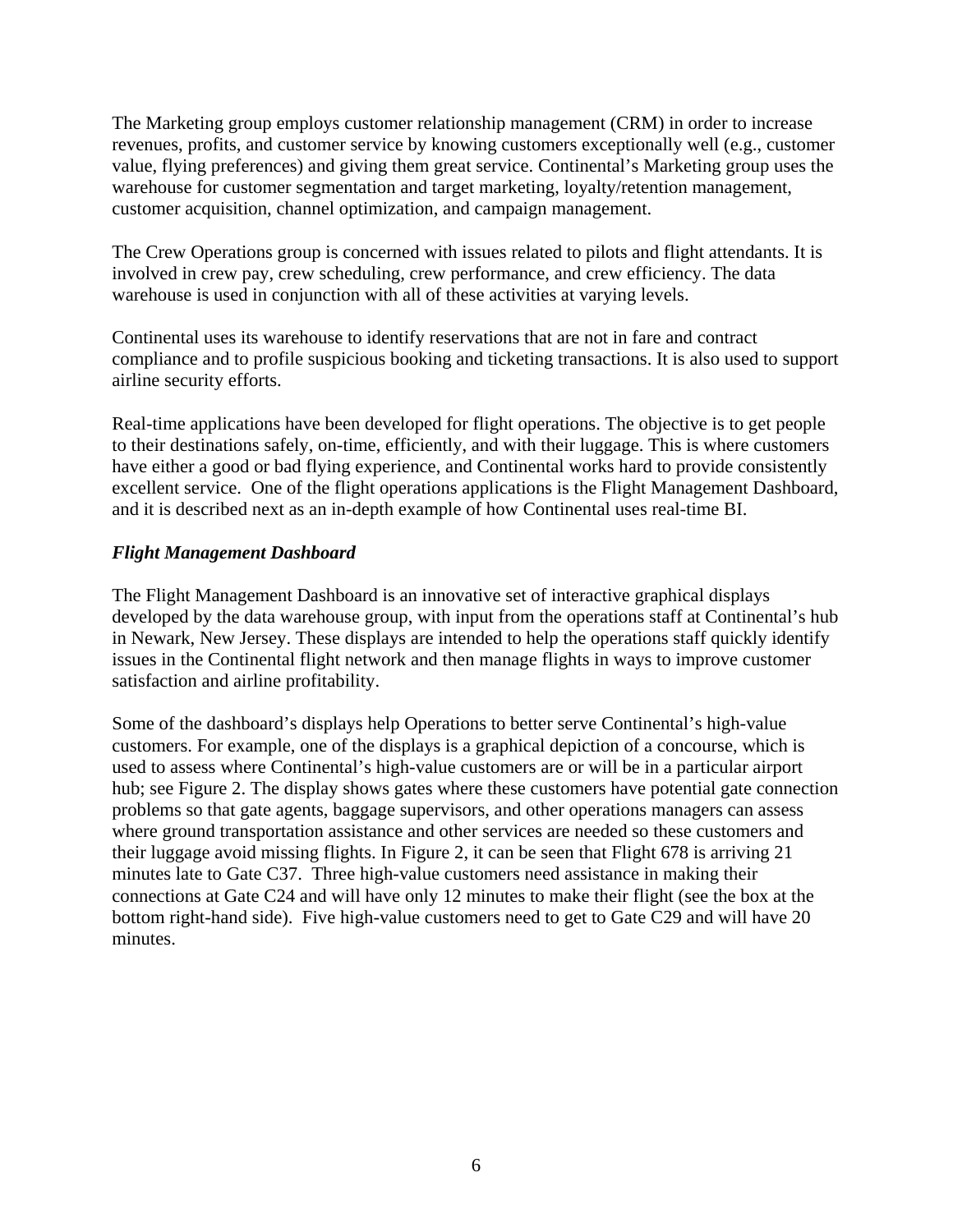

**Figure 2: Concourse Display of High-Value Customer Activity** 

On-time arrival is an important operational measurement at Continental. Therefore, another critical set of dashboard displays helps Operations keep the arrivals and departures of flights on time. One display shows the traffic volume between the three Continental hub stations and the rest of their network; see Figure 3. The line thickness between nodes is used to indicate relative flight volumes and the number of late flights so that the operations staff can anticipate where services need to be expedited. The ratio of the number of late flights to the total number of flights between the hubs is also shown. The operations staff can click on the lines and drill down to see individual flight information. Another line graph summarizes flight lateness. Users can drill down to more detailed pie charts that show degrees of lateness, and then, within each pie, to the individual flights in that category. Another chart concentrates on flights between the US and Europe and the Caribbean, and can show similar critical flight statistics. In all of these elements of the dashboard, high-level views can be broken down to show the details on customers or flights that compose different statistics or categories.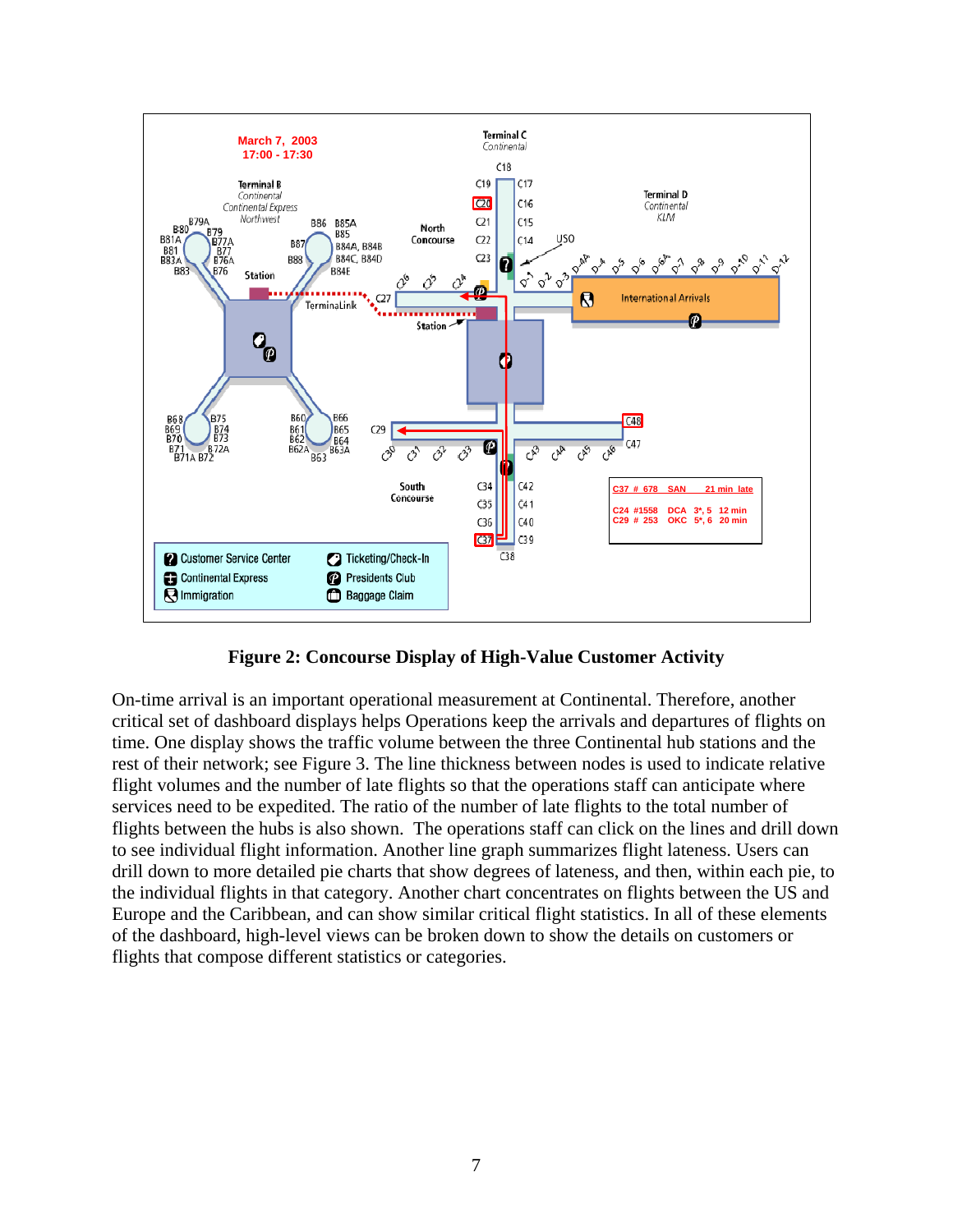

**Figure 3: Display of Flight Lateness From/To Hubs** 

# *The Architecture for Real-Time Business Intelligence*

The architecture underlying the Flight Management Dashboard is not trivial and is built on a real-time data warehousing foundation. At the core is an 8-terabyte enterprise data warehouse running on a 3 GHz, 10-node Teradata 5380 machine. The warehouse supports 1,292 users across Continental who access 42 subject areas, 35 data marts, and 29 applications. Sixteen of these users are "power users" of the Flight Management Dashboard. More users access the Flight Management Dashboard infrequently for special decision support needs.

The basic architecture of the warehouse is shown in Figure 4. Data from 25 internal operational systems (e.g., the reservations system) and two external data sources (e.g., standard airport codes) are loaded into the warehouse. Some data (e.g., customer value analysis) is fed from the warehouse back into the operational systems. All of the data are stored at the lowest level of detail in the Teradata database.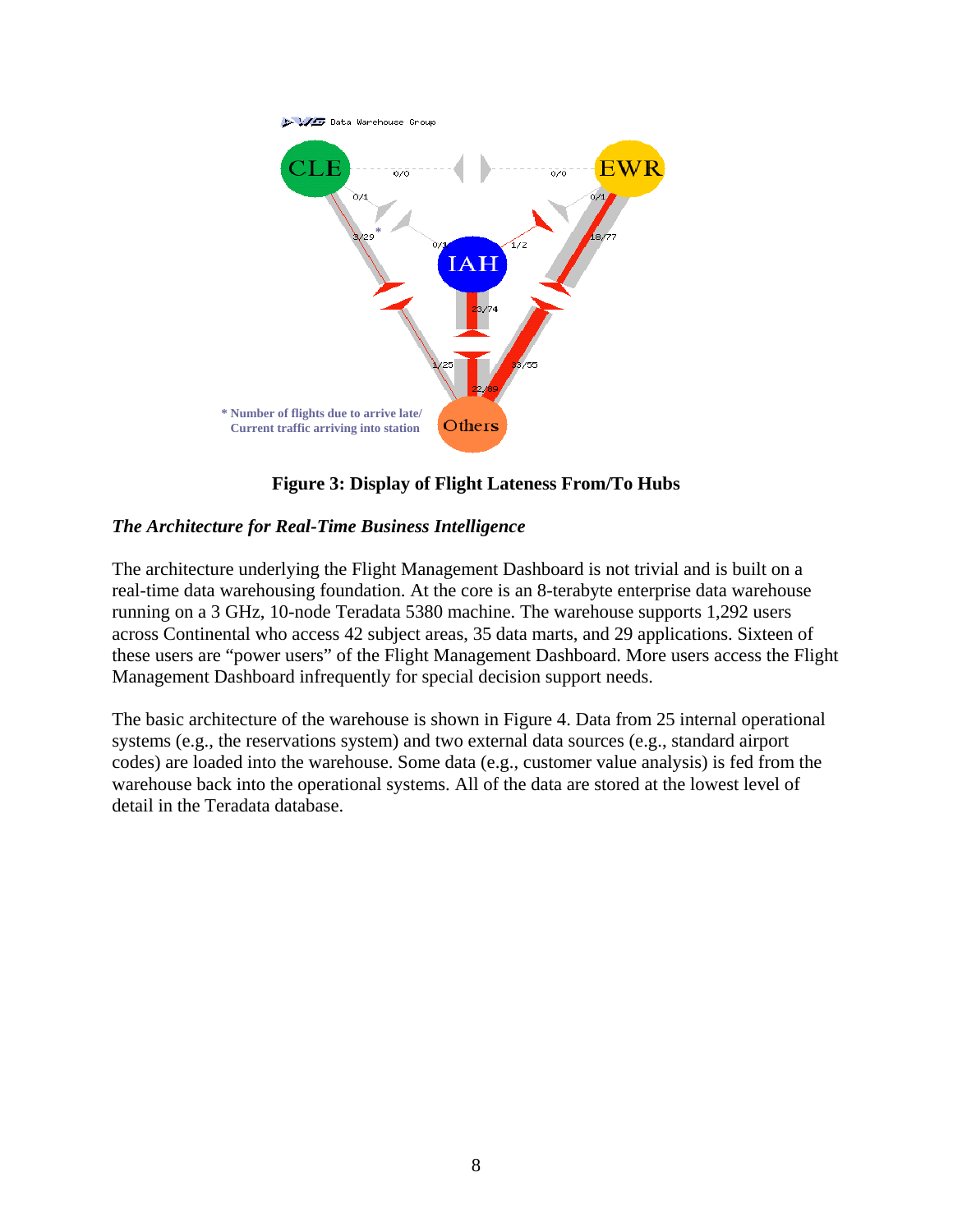

**Figure 4: The Data Warehouse Architecture** 

# *Real-time Data Sources*

In order to deliver the Flight Management Dashboard application with the functionality described earlier, the warehouse team needs data about a flight's current status combined with passenger information. This requires two primary real-time data sources – the satellite feeds that are transmitted from airplanes and the central customer database. Because these data sources exist in two very different technical environments, they must be extracted from the sources in different ways.

The flight data (called FSIR, or flight system information record) is sent real-time from the airplanes via satellite to an operations control center system, which supports the command center for Continental where the actual flights are coordinated. The data warehouse team took advantage of the command center infrastructure already in place, and set up a Windows NT machine that "listens" to the FSIR data and feeds the appropriate data (as they occur real-time) into a warehouse queue.

Whereas the warehouse team uses a process to "pull" the flight data, it instead uses a "push" approach with the passenger data. The passenger data sits in central Oracle customer database that is accessed and updated by Continental's reservations system, the One Pass frequent flier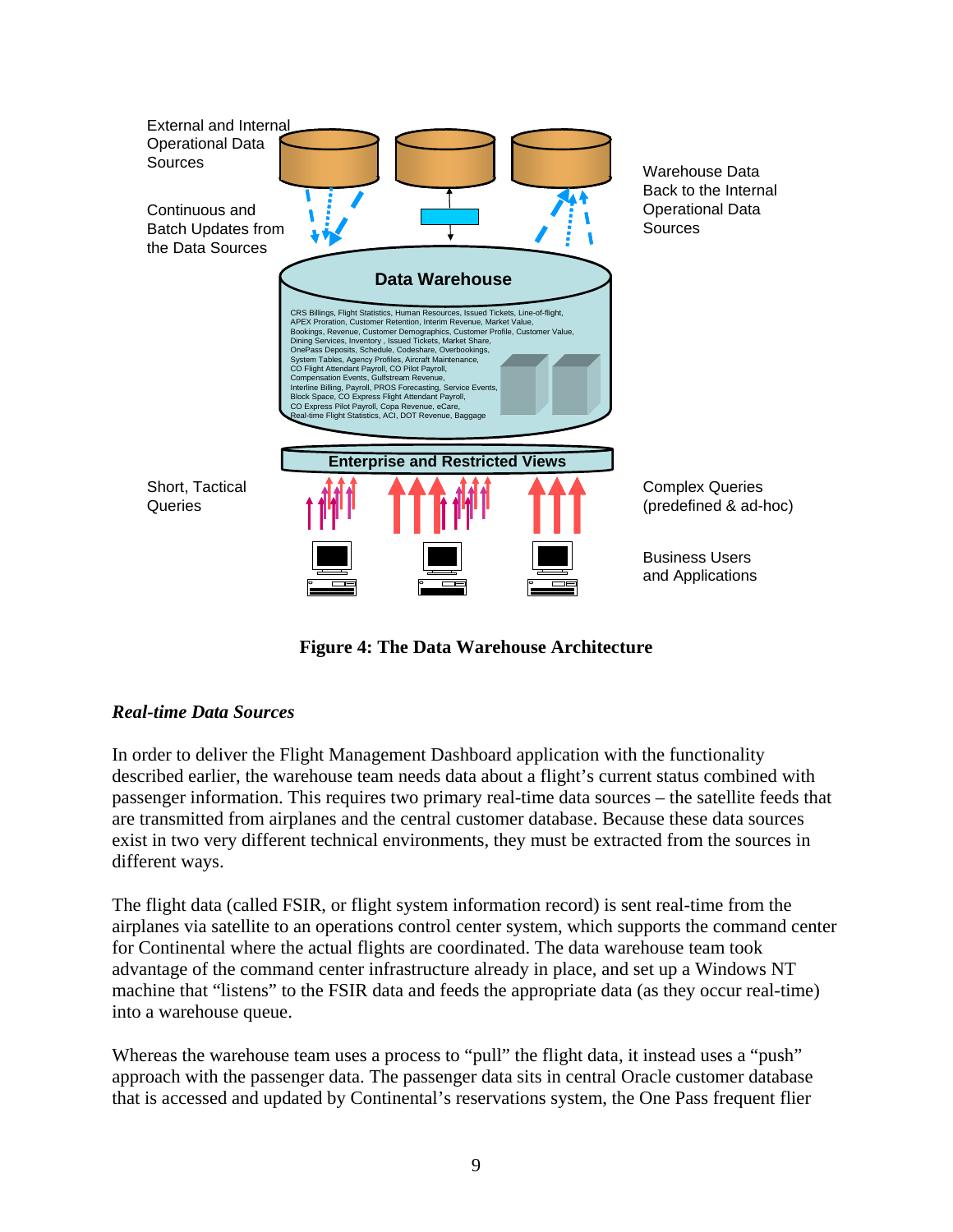program, Continental.com, and customer service applications. Every time a change is made to a customer record in the customer database, an Oracle trigger is activated, which sends the update as XML-encoded data to a queue for loading into the warehouse.

Although the data sources have clear technical differences and need different extraction processes, Continental created an infrastructure called the Service Bureau that allows the various sources to be captured and monitored using a single, reusable infrastructure and then loaded in a uniform way. The data capture, monitoring, and loading processes are described in the next two sections.

# *Data Capture and Monitoring*

Continental's vision from the start was for the data warehouse to be highly automated. To achieve this, the warehouse team built a set of shared services that run on 10 Windows-based servers called the Continental Service Bureau. The Service Bureau was built using objectoriented design techniques, and it automatically loads and manages the warehouse. Its object orientation facilitates efficient, parallel, scalable, and re-startable transformation processes. The Service Bureau contains a number of components, which are listed in Figure 5.

The Service Bureau consists of:

- a set of components and libraries that implement the common services,
- scheduler, file transfer, and data conversion programs,
- a watchdog service to ensure other services are up,
- a system for paging on-call personnel through the Skytel service,
- an e-mail queuing service that connects to the corporate e-mail system,
- COM + components that provide a uniform Data Access Layer for web and other clients for logging and connection pooling to minimize database connection usage,
- a set of services that transform and load reservations and operational data into the warehouse in real-time,
- a process that monitors the performance of the data warehouse, keeps history, and alerts the warehouse staff to exceptionally long-running queries,
- automatically generated meta data that is refreshed and published on the Intranet,
- an SQL Server operational database that stores configuration and status data,
- control of Teradata load utilities, and monitoring of MVS jobs through 3270 emulators, and
- real-time display of what each service is doing in each transformation server machine.

# **Figure 5: Components of the Service Bureau**

The Service Bureau's scheduler has about 50 tasks that run at intervals from minutes to hours, and others that run at specified times. Many of these tasks check whether a load is ready to run, and if so, start it. Most of the loads depend on either a file becoming available through the Internet or the completion of another load. The dependencies are quite complex.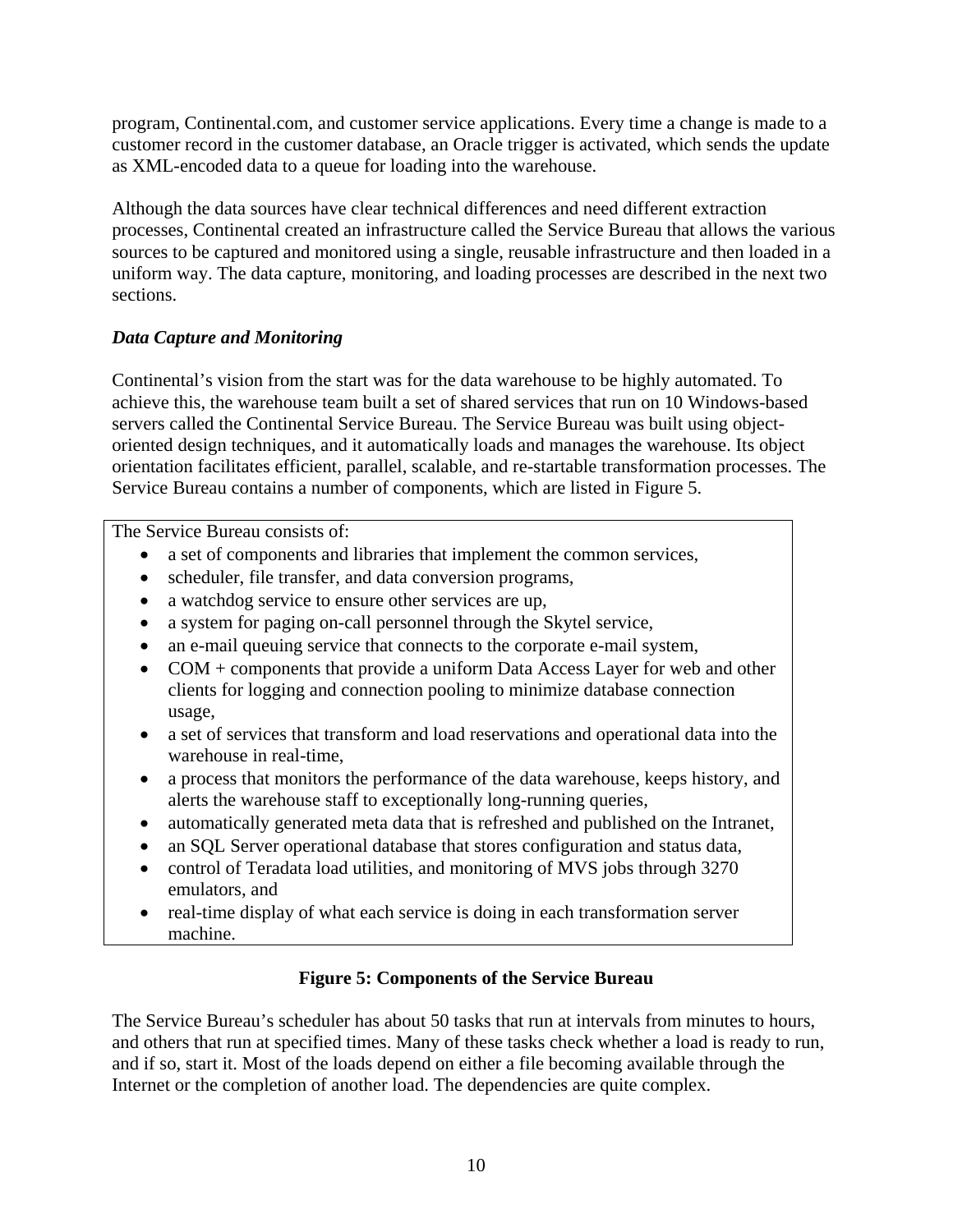The Service Bureau manages a series of automated alerts that page the on-call warehouse staff member when some process needs human intervention. If the on-call person fails to respond and fix the problem, another page is sent to a secondary support person.

The Service Bureau monitors the number of items in the various work queues for the real-time loads, and if the queues fill up beyond certain preset thresholds, it issues an alert, paging the oncall staff. The Service Bureau also notifies the on-call staff member when any data warehouse load fails, or a data feed is not available in time, or a batch load process is taking too long and is projected to finish beyond its allotted time. It also monitors the latency of the data in the warehouse and issues an alert if it gets beyond a predefined value.

For batch loads, the Service Bureau notifies the users of the data when their data has been loaded and is ready for the day.

# *A Standard Data Loading Process*

More than half of the daily data added to the warehouse is loaded throughout the day, with varying degrees of latency. This includes the flight and passenger data required for the Flight Management Dashboard application.

Using the Service Bureau, data feeds are treated similarly regardless of their source. As feeds evolve from batch to real-time, there are minimal changes to the loading process. Regardless of latency, data feeds are transformed and sent to queues, which then are loaded using the real-time loading utility provided by Teradata. Figure 6 provides an overview of the data loading process.

Because the standard loading process is generic and reusable, as users demand more and more real-time data, and as real-time feeds become available, incorporating real-time data into the warehouse is relatively simple.

- 1. Continuous data loads use software, such as CDC (Change Data Capture), or special hooks or triggers on the operational systems to capture events of interest.
- 2. Special queue middleware, such as MQ series, Oracle AQ, and MSMQ move the data to dedicated transformation servers.
- 3. Each update to the operational systems "triggers" a record to the queue.
- 4. Service processes continuously monitor these queues and transform each piece of data that gets loaded into the warehouse using the Teradata continuous load TPump facility.
- 5. Strategic and tactical queries can run the same time that data is being loaded.

In the case of batch updates, the operational systems create nightly files that are FTP'd to the transformation servers where they create an event that causes the transformation programs to run. These programs transform the data and push the transformed data through the Teradata Fastload and Multiload utilities to load the data into the warehouse.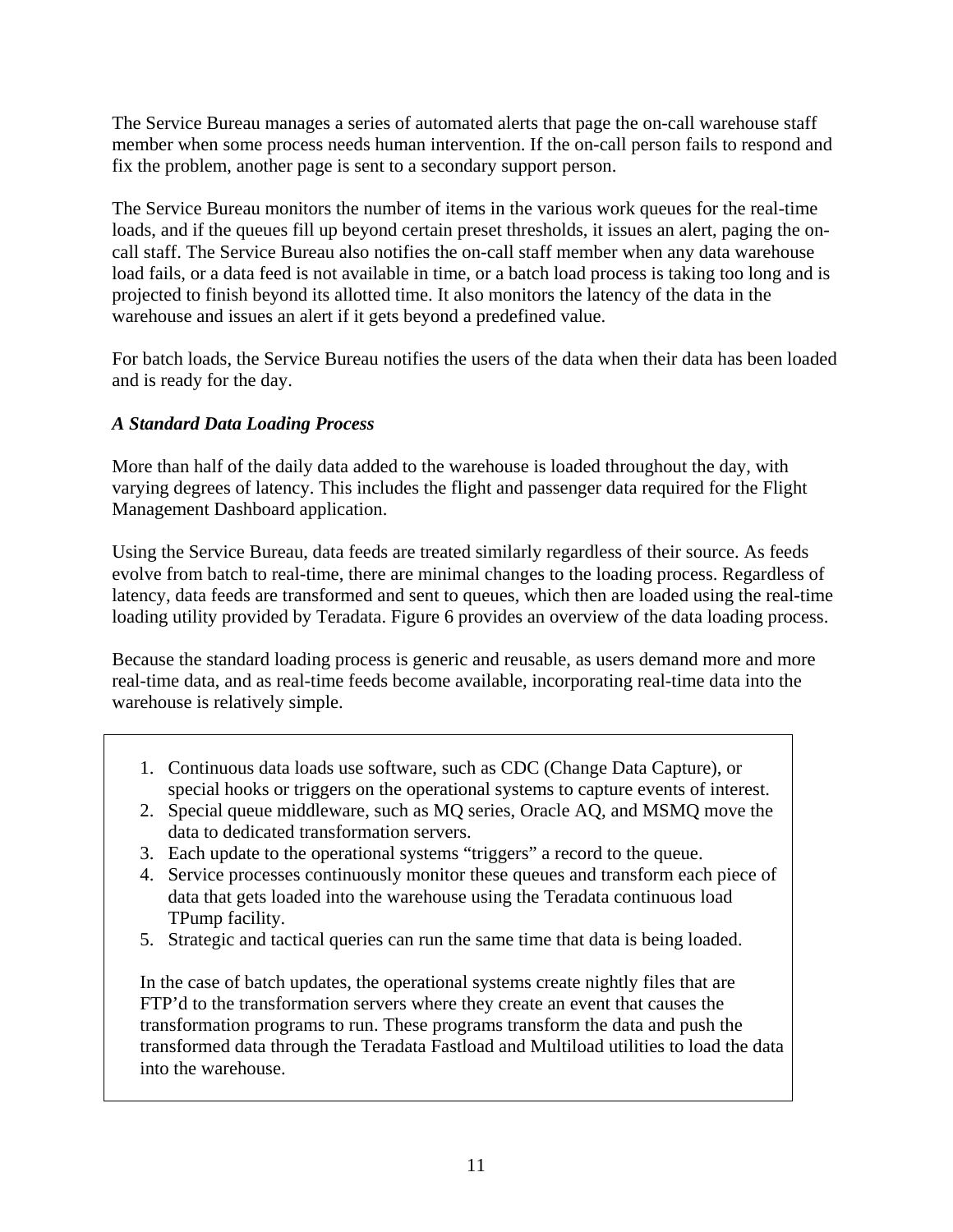## **Figure 6: The Real-time Data Loading Process**

### *Managing Mixed Queries*

Traditional warehouses are optimized to support strategic queries that require many table joins and aggregations. However, this is not the case with queries associated with real-time BI. For example, as the Operations staff accesses the Flight Management Dashboard application, they need to know a specific flight's status at a certain point in time (usually the current time), and they expect an immediate response to their query. This type of query is tactical and, therefore, requires a different query response strategy than a strategic query to ensure appropriate performance.

The challenge is to optimize real-time warehouses so that strategic and tactical queries can coexist. Users of the Flight Management Dashboard application need to "hit" the same data as users of more strategic applications without degrading overall performance of the warehouse. Continental's optimization strategy aligns with their overall vision to "keep things simple," and this approach has worked well.

The warehouse team takes advantage of the data warehouse's existing priority scheduler application to help manage the mixed query loads. They have concrete rules that determine the priority settings for users and applications. The tactical queries that access single records are set to *high* priority. These queries usually come from applications, such as the Flight Management Dashboard that require instantaneous response time. Daytime data loads are set to *low* priority. And, users who perform ad-hoc queries are given *medium* priority access.

The Service Bureau continuously monitors all of the queries to identify those that are using too much of the system's resources. For example, when queries run longer than one hour, the monitor service alerts someone on the data warehouse team. Query responses that are not needed immediately are set to the lowest priority. Warehouse team members work with users to help them understand how to optimize inefficient queries.

### **The Data Warehouse Team**

Continental has 15 people on its data warehouse team. They are responsible for managing the warehouse; developing and maintaining the infrastructure; data modeling; developing and maintaining extraction, transformation, and loading (ETL) processes; and working with the business units. The organization chart for the data warehouse staff is shown in Figure 7.

The Data Warehouse Director reports to the Chief Information Officer. The warehouse staff is located in Miami and Houston. When the warehouse initiative began, Continental filled the Director position with a highly experienced woman from Miami who had previously worked with excellent data warehouse professionals in the area, and she was able to hire them if they could continue to live in Miami. The Houston and Miami groups work as a team and share the infrastructure development and maintenance work, including building the processes that source data for the warehouse. The most technical people on the team have degrees in computer science.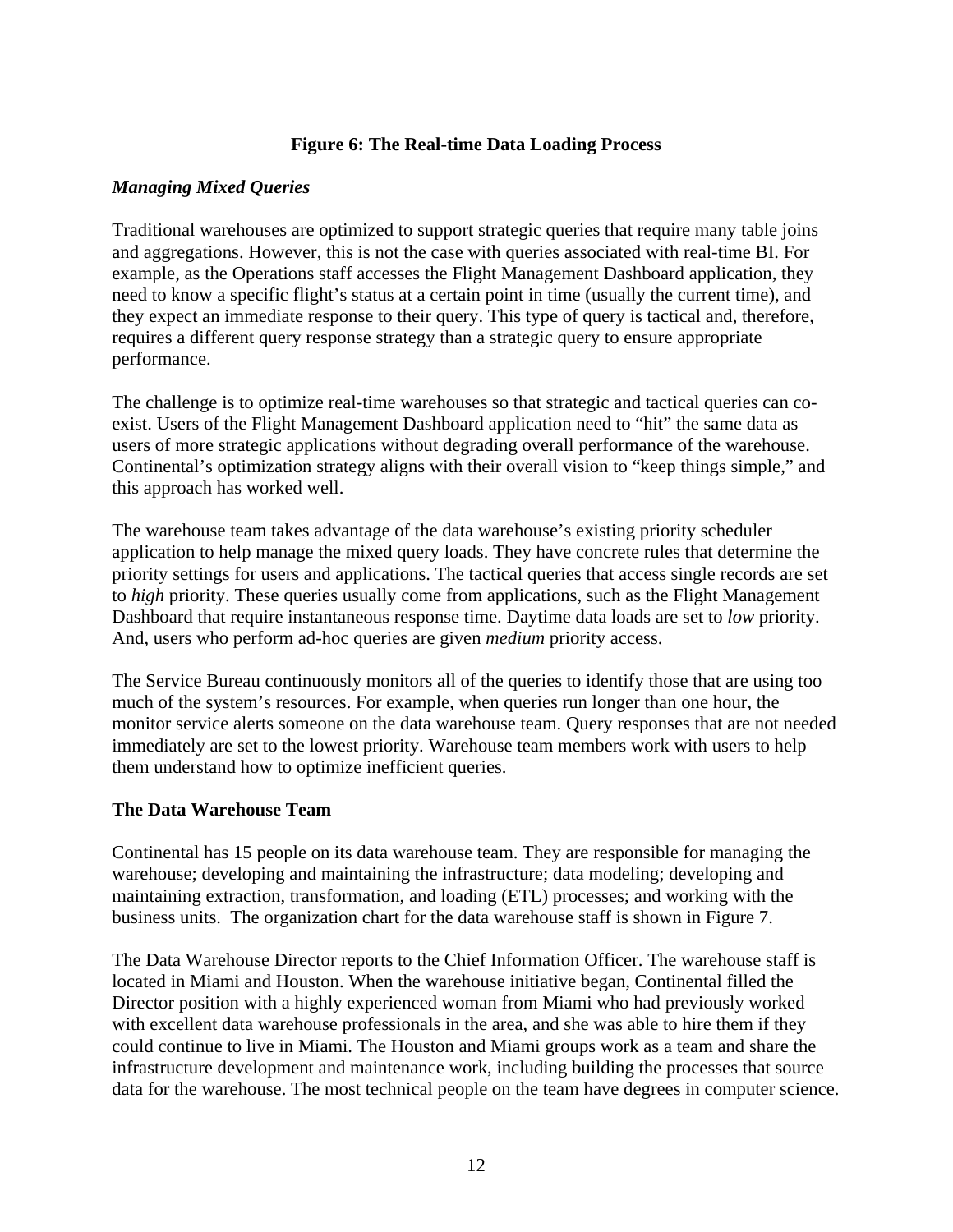Everyone on the data warehouse team wears many hats, including providing operational support for the warehouse. However, they also have specialized roles. For example, the Master Data Modeler has ultimate control over the warehouse's enterprise data model.



**Figure 7: The Data Warehouse Organization Chart**

Four team members have specific support roles. Three work with the Revenue Management, Marketing, and Crew Operations areas. The fourth is responsible for supporting end user business intelligence software and miscellaneous tasks. All of the support people originally worked in the user areas they now support and, therefore, are experts on the data for those areas. They assist rather than build applications for the business areas. Several team members have extensive work experience with operational systems, which has helped them in implementing real-time data warehousing.

# **Considerations with Real-Time Business Intelligence**

Over time, business needs will drive organizations to evolve into the third generation of decision support data management. As the movement occurs, there are some nuances to real-time business intelligence that organizations need to consider.

# *Changes in latency is an evolution.*

Business needs increasingly require more real-time data; however, to reduce latency requires technical solutions, a strong business case, and process change. Putting these three factors in place may take time, and may also require an evolutionary approach where organizations move to real-time data in incremental steps. A key to success is for the organization to recognize that latency needs will change and then construct an architecture that can handle the eventual movement to real-time.

Continental recognized the need and planned for real-time BI at the outset of its data warehousing initiative. For example, the Service Bureau infrastructure supports data loads using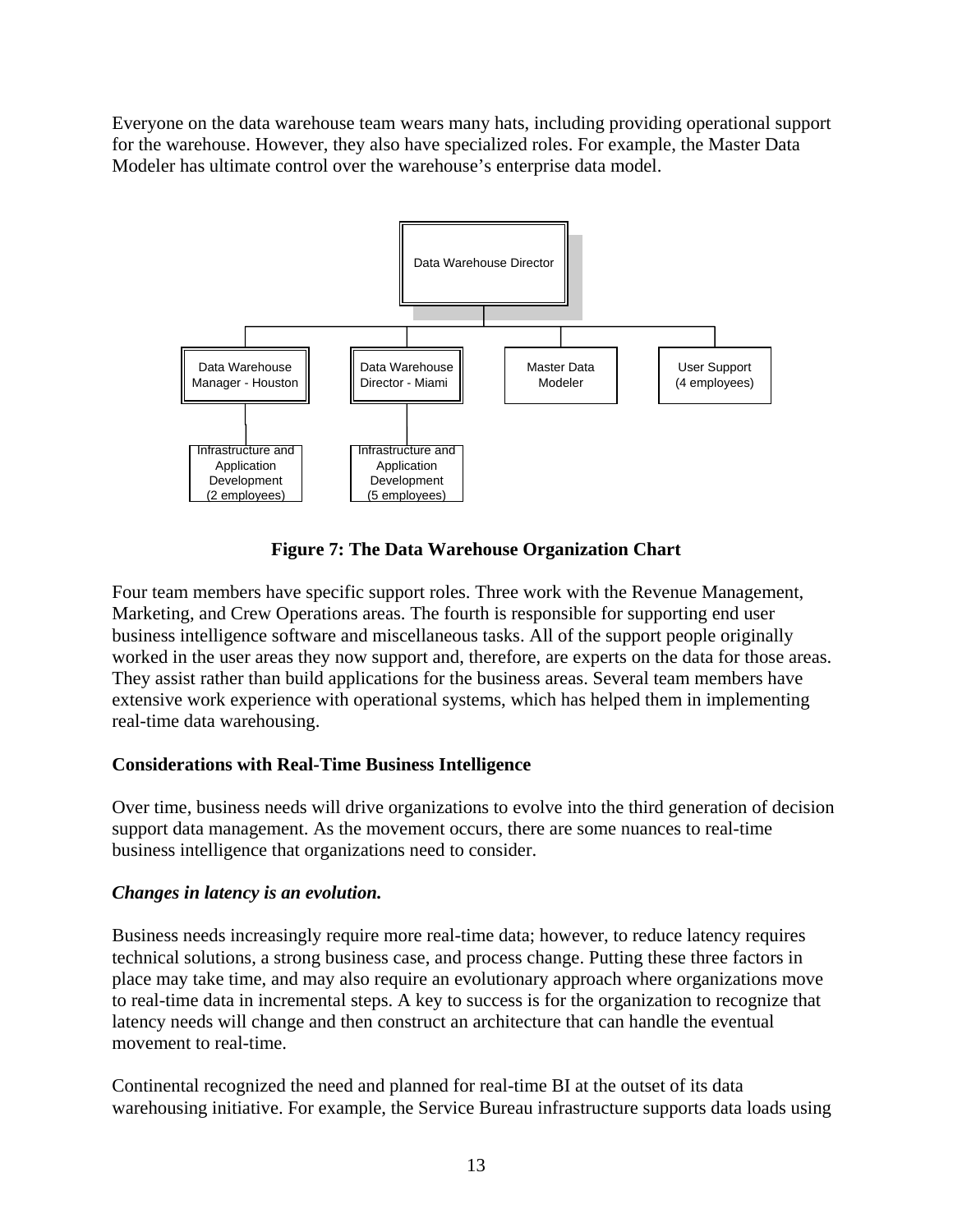queues, and this approach works for both batch loading and real-time feeds. The Service Bureau is set up to continuously monitor all warehouse processes and respond rapidly to issues (e.g., data loading failures, long query response times); the Bureau automates all processes all the time, regardless of how often they run. All of this has helped transition Continental to real-time business intelligence painlessly.

### *It is important to define what real-time means to your organization.*

A flight is considered "late" within the airline industry if it takes off or arrives more than fourteen minutes from its scheduled time. When the data warehouse director discussed "realtime" with the business, she used fourteen minutes as her latency window because that number made sense from a business perspective.

Specifically, the Flight Management Dashboard relies on satellite data that is captured and loaded into the data warehouse every couple of seconds. With service levels of fourteen minutes or (typically) less, the Operations users can feel confident in the data as they make real-time decisions that affect current flight operations.

### *Users need help initially understanding the potential of real-time BI.*

At first, the Operations staff did not understand why they would need a business intelligence application to help manage their day-to-day tasks. The data warehouse team had to think of ideas and present them to the users to stimulate dialog and excitement. The data warehousing staff began by creating the Concourse Map screen, which is a key piece of the Flight Management Dashboard application. When the users saw how data could be depicted in graphical ways (e.g., as an actual concourse with colors and lines that have special meaning), they came up with their own ideas for how real-time data could help them operate the hubs better. Once users appreciate what is possible, they are more likely to say: "Help me change the way that we do business." At Continental, the current challenge is to find the time to support the ideas that users have.

### *Real-time BI requires the automation of ETL processes.*

The feeding of real-time data to a data warehouse is analogous to the running of a manufacturing plant. The processes should be as automated as possible. There should be minimal human intervention unless monitoring systems detect a condition that requires attention. Furthermore, the processes should be flexible and reusable so that changes can be made easily. Continental's vision from the start was for the warehouse to be self-maintaining. The warehouse team developed automated processes (in the Service Bureau) that minimize human intervention and can be used across source systems and with new source systems that come on line.

#### *Strategic and tactical queries must be carefully managed to successfully co-exist.*

Historically, data warehouses have focused on providing strategic decision support (when needed, operational data stores have supported operational decision making). Users analyze data and then take appropriate actions. With the emergence of real-time technologies, decision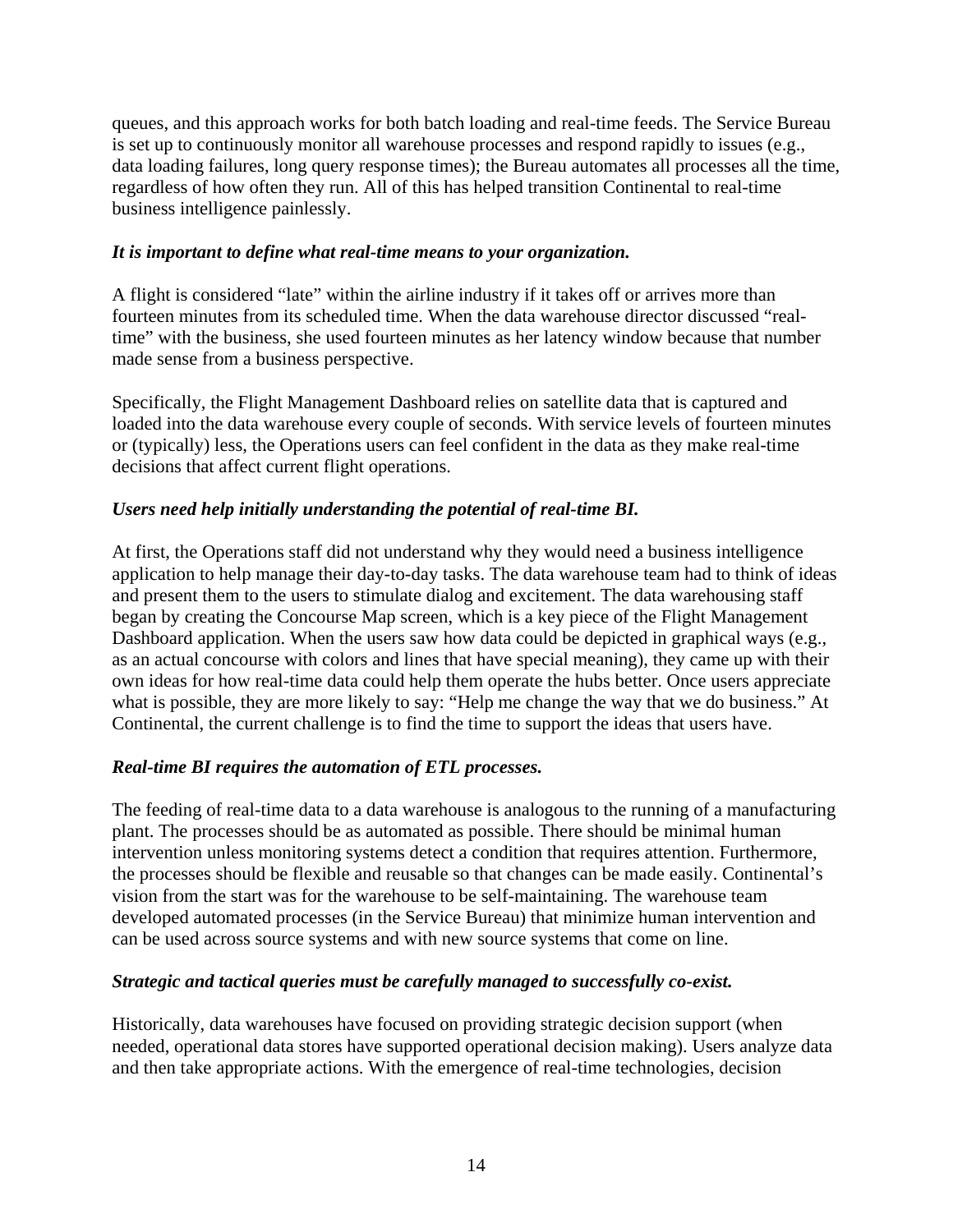support has expanded to the tactical level. With tactical decision support, the information is used to support operational decisions.

Strategic and tactical decision support systems have different characteristics, yet must co-exist in the same warehouse environment. Strategic decision support typically involves the analysis of large amounts of data that must be "sliced and diced" in various ways. Tactical decision support often requires repeatedly accessing only a limited amount of data. The performance requirements (i.e., response time) are greater for tactical than strategic decision support, since there is a smaller window of time for when the information is useful. The resource demands for strategic decision support are often greater and more varied than for tactical decision support (e.g., data mining versus accessing a customer value score).

The successful co-existence of strategic and tactical decision support requires business and technical solutions. On the business side, priorities must be set for the processing of queries from users and applications. For example, a data-mining query should have a lower priority than a tactical query. There must be capacity planning for each class of query. On the technical side, there must be a query manager that recognizes the priorities of the queries, monitors queries, defers long-running queries for later execution, and dynamically allocates query resources.

## *Real-time BI blurs the line between decision support and operational systems.*

In many companies, the operational and decision support systems are "islands." Each has its own staff, processes, and standards. The only significant point of interaction is the extraction of data from operational systems. And, the systems are managed in different ways. Operational systems have more stringent service level requirements and more sophisticated business continuity processes in place.

The Flight Management Dashboard is one example of the blurring of the distinction between decision support and operational systems. As the Operations staff become more reliant on the application to manage and make operations decisions, the application will become more "mission critical." Continental will have to ensure that the application is treated in an operational way; otherwise, business processes will break down.

## *Focus on changing downstream decision-making and business processes that are enabled by real-time BI.*

When the Flight Management Dashboard was first proposed, the person who was responsible for creating the overnight performance reports was not convinced that real-time information was needed. Perhaps more likely was that he was very comfortable with generating reports from the mainframe and was hesitant to give up his area of expertise. It was only after he had worked with the real-time data for a while that he saw its value and integrated it into his work. Now he is actively developing an application that will even better present real-time information.

Clearly, when organizations delve into the real-time BI world, they need to apply change management practices and work with decision makers to ensure that benefits of real-time BI are realized.